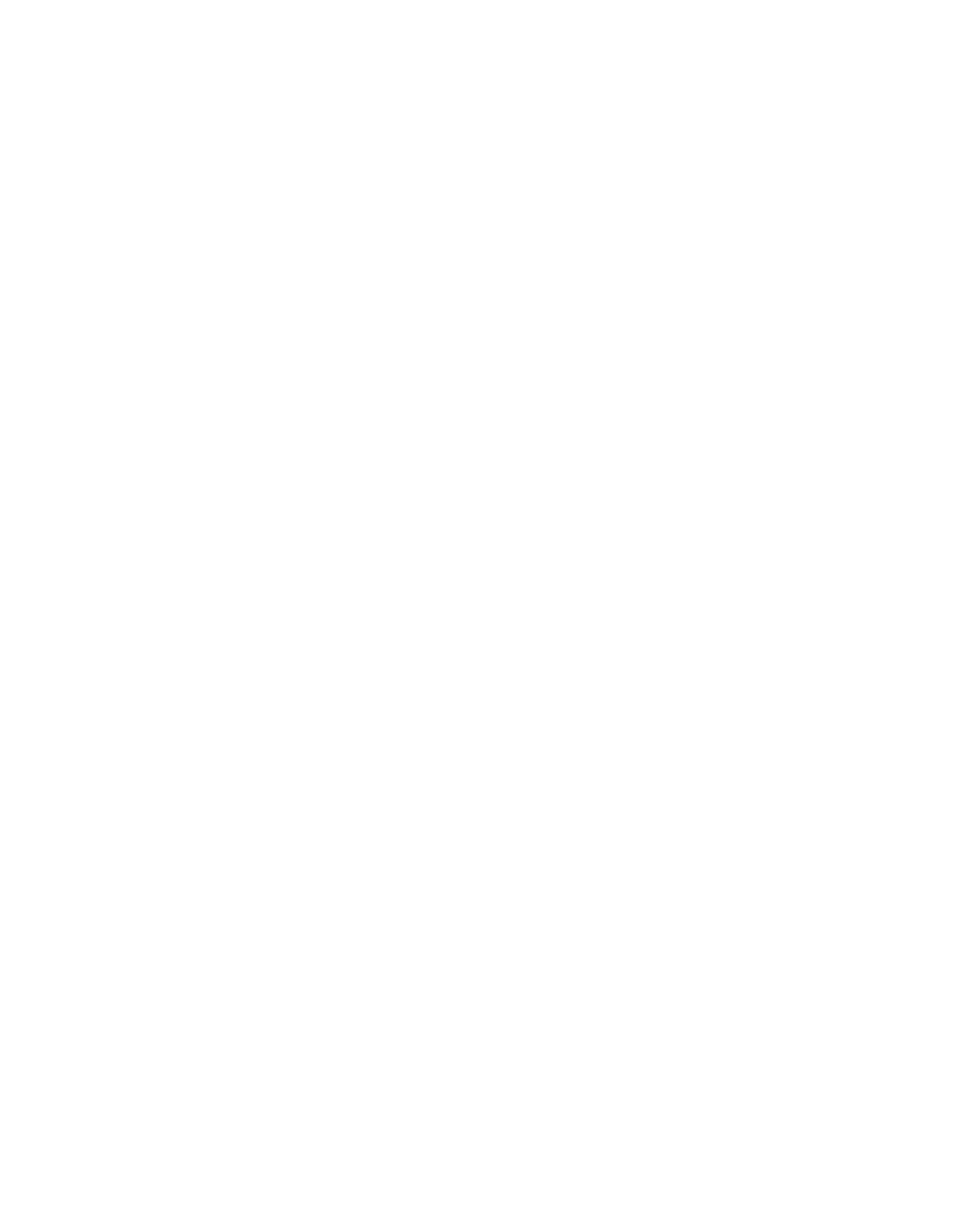#### **INSTRUMENTATION**

Flute Clarinet in B flat/Bass Clarinet in B flat Piano Cello

#### **PROGRAM NOTES**

*Fernweh* is a German word that has no English translation. It refers to the sensation of nostalgia or lust felt for a place that one has never been to before and with congruence to the implications of the word, the sound world of *Fernweh* was constructed with an otherworldly context in mind. All of the three movements are initiated with different a piano gesture; the other instruments are implemented as imaginary sounds revolving around the piano, creating a meta-piano.The first movement is transparent and free of multiple independent layers, and represents a more static sound world. A gesture that distinguishes the second movement is a repeated chord progression in the piano part, this movement proceeds with minute but very important alterations in all instrument parts, with the bass clarinet hovering below them.The last movement features coloristic chords, this time played by all instruments except for the piano, while the piano accompanies them with a constantly self-modifying timbre.

#### **NOTATIONS**

#### **Flute**

#### whistle tones (irregular)



High whistle tones played extremely softly, with irregular rhythm.These are produced with a relatively closed embouchure, and as harmonics of only one fingering.



Overblown harmonics based on afundamental indicated in brackets, played very fast and loud.

**Clarinet**



A quarter tone lower than a note with a natural sign.



Multiphonics, the Clarinetist begins with a single tone and then gradually incorporates other notes on top, simultaneously.The fingering is provided.

#### **Cello**



Harmonic Trill, only the left hand finger position is indicated where the finger touches the string. Fingers need to be lifted one by one as one initiates the trill.



Harmonic Glissando, only the left hand finger position is indicated, where the finger touches the string.The indicated contour is by no means to be precise, but somewhat approximated.

#### **Piano (stopped harmonics)**



**Top Staff** - The square indicates where the hammer is, the line indicates the string and the small dot is the left hand finger position relative to the hammer.

stop the string; the more filled-in the square box, the more pressure needs to be exerted on the string.

**Bottom Staff** - The note itself, played on the keyboard with the right hand, this also clarifies which Middle Staff - The pressure level of the left hand finger insofar as how much pressure is applied to stop the string; the more filled-in the square box, the more pressure needs to be exerted on the string. Bottom Staff - T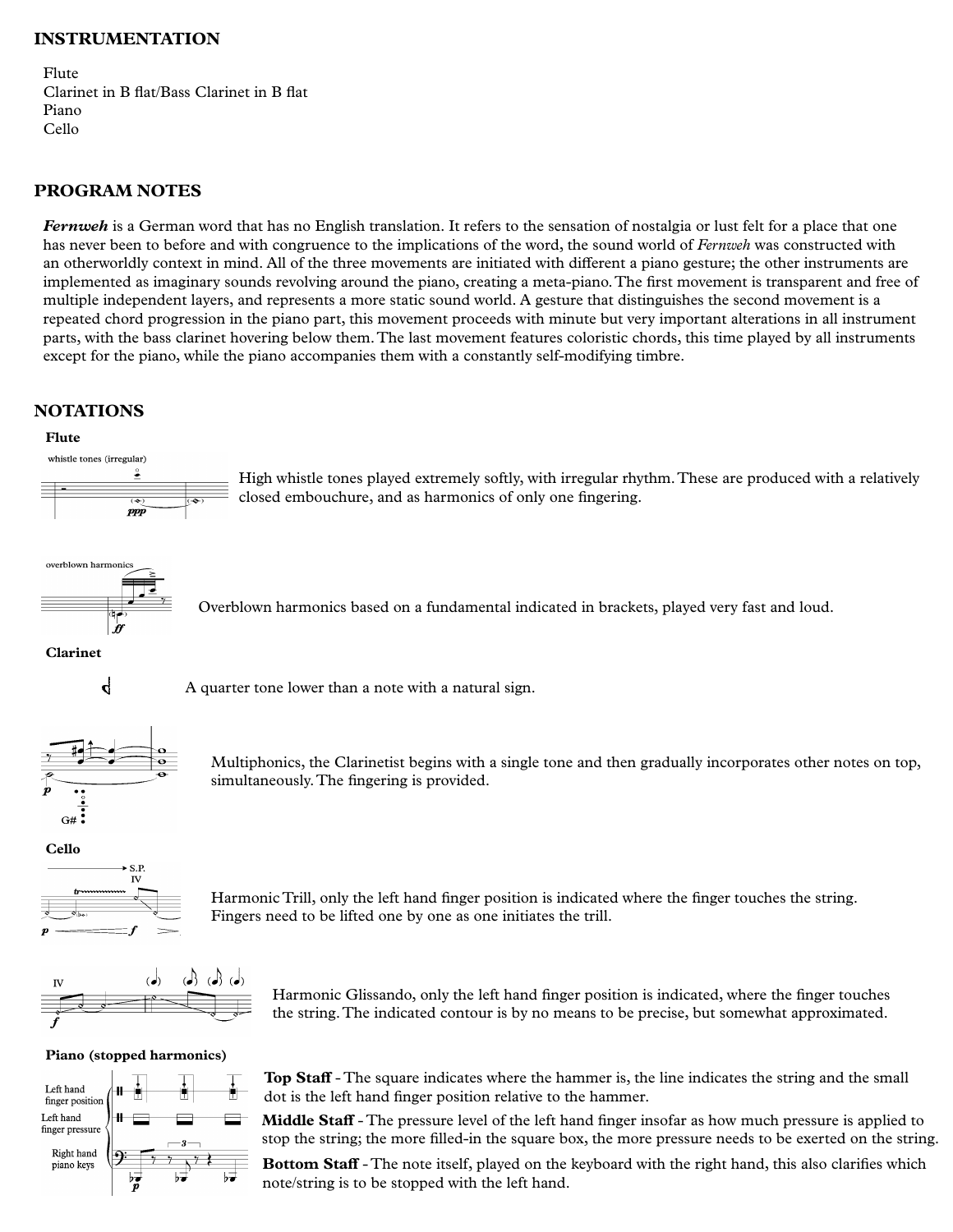Flute

 $\mathop{\mathrm{Piano}}$ 

Violoncello

lt⊄

 $\bigcirc$ 

 $l = 54$ 

Clarinet in  $\mathrm{B}\flat$ 

 $l = 54$ 

### I. Fernweh

*Interventions* 

Hakki Cengiz Eren  $\boldsymbol{p}$ depress keys silently and secure with sostenuto<br>pedal before the movement begins, and maintain<br>throughout the entire movement.  $\frac{1}{\sqrt{2}}$ <br>G#  $\frac{1}{\sqrt{2}}$  $\mathbf{\hat{J}}$ pizz. 3  $\ddot{}$  $\ddot{}$ ĭ  $\ddot{}$  $\boldsymbol{m}$  $\boldsymbol{pp}$  $\mathcal{P}_{\mathcal{E}}$  $\overline{\mathfrak{D}}$ 0.  $\rightarrow$  ord.  $S.P.$  $pp < ff pp$  sub.  $\boldsymbol{pp}$ .ff

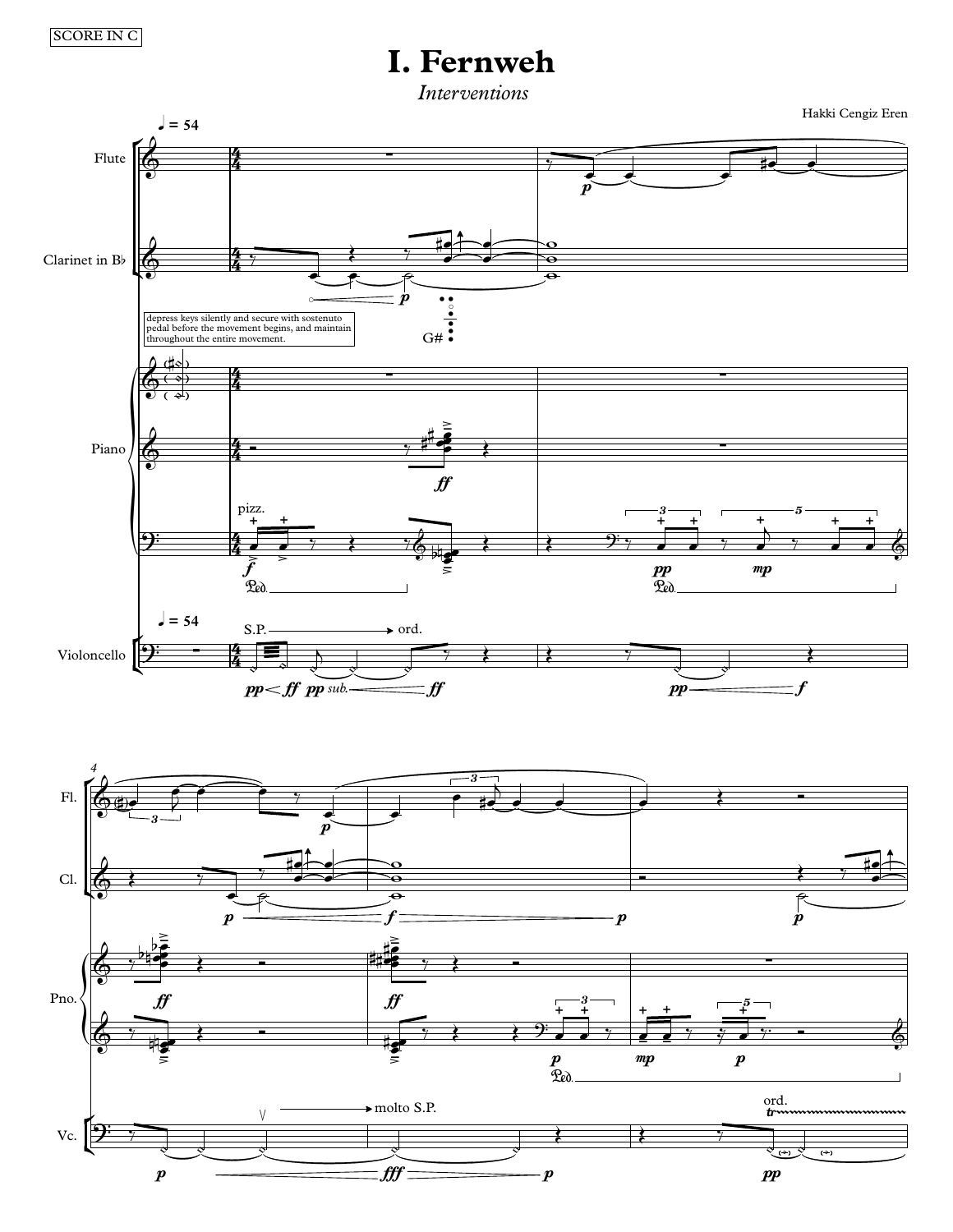

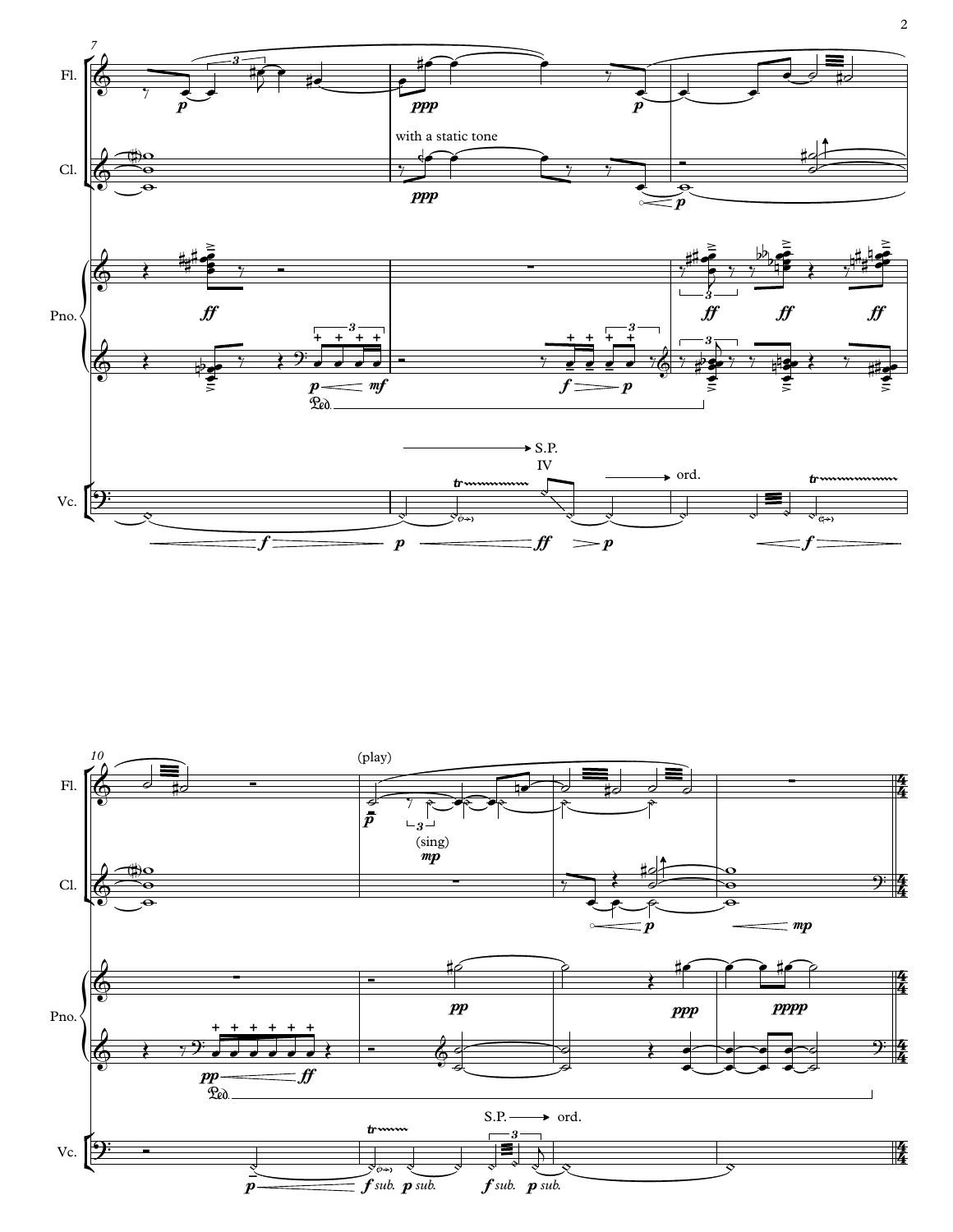### **II. Fernweh**

### *Obedience*



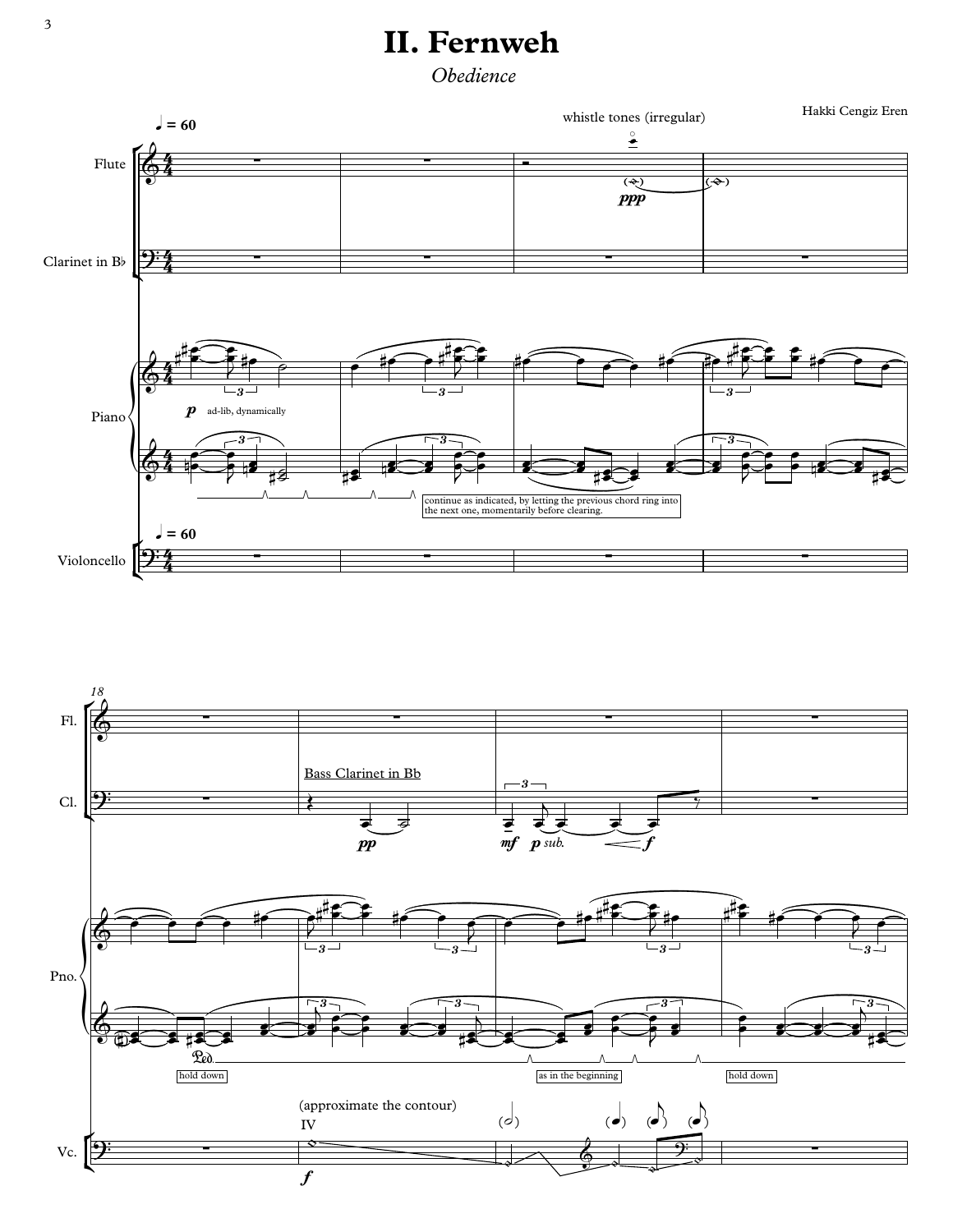

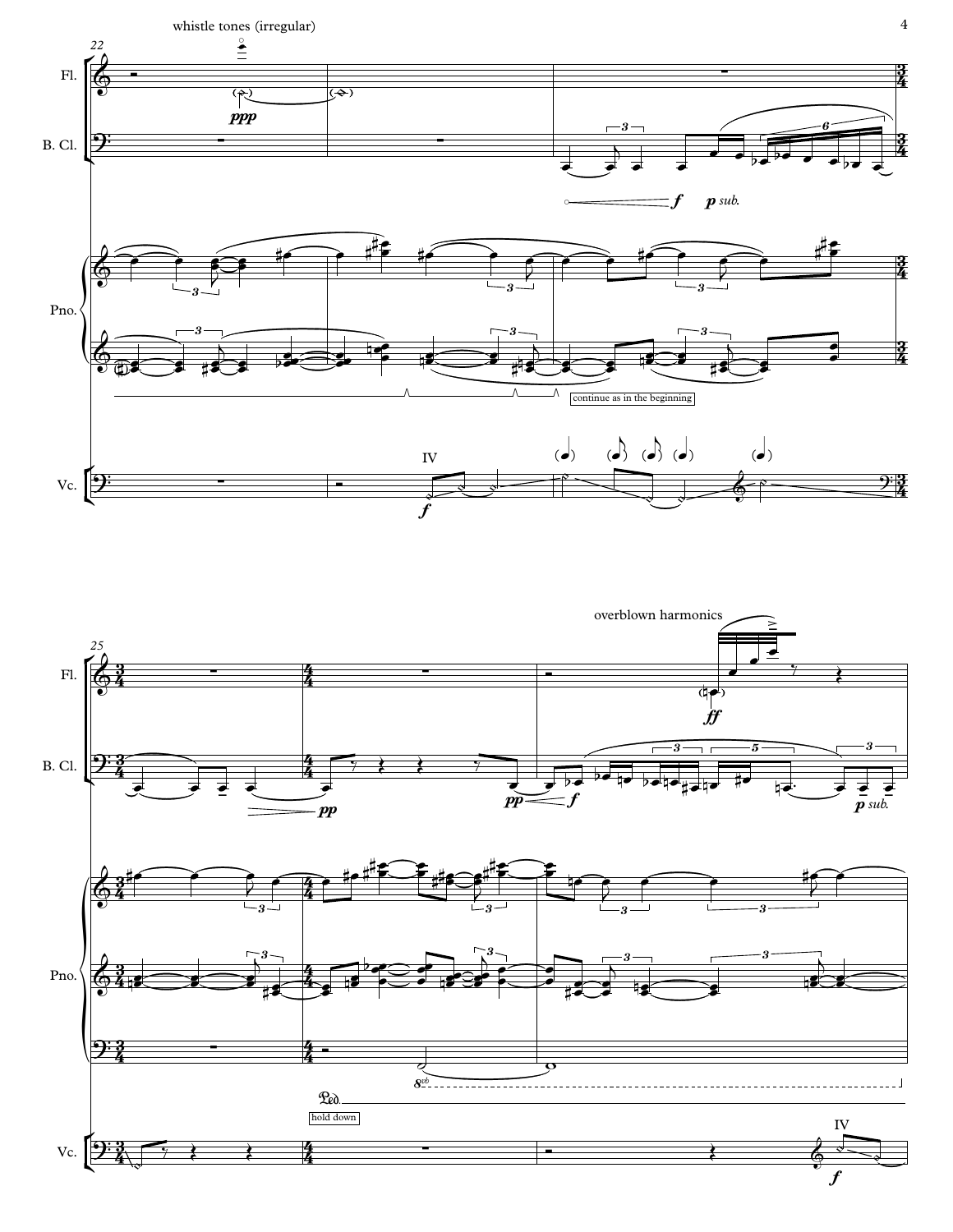

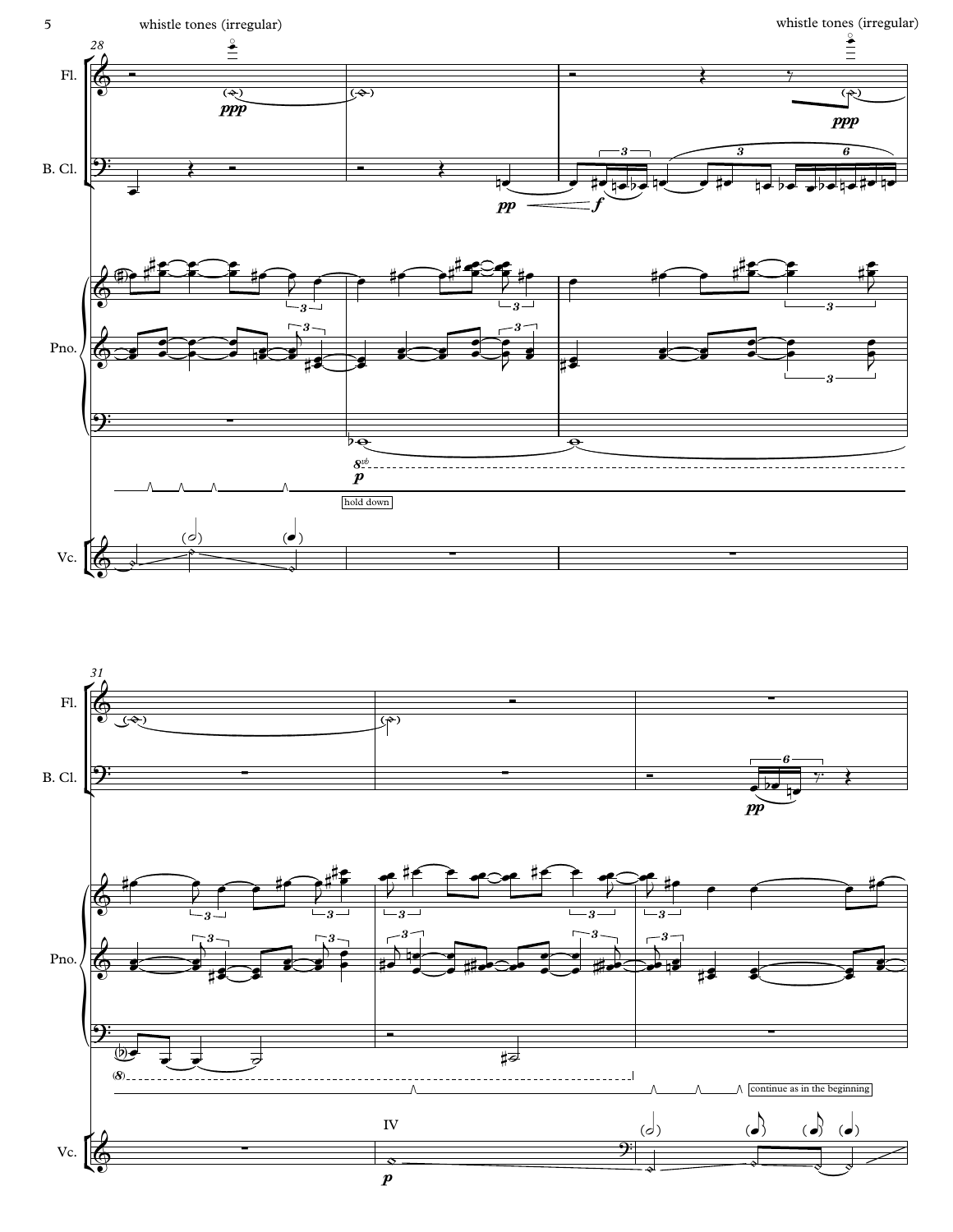

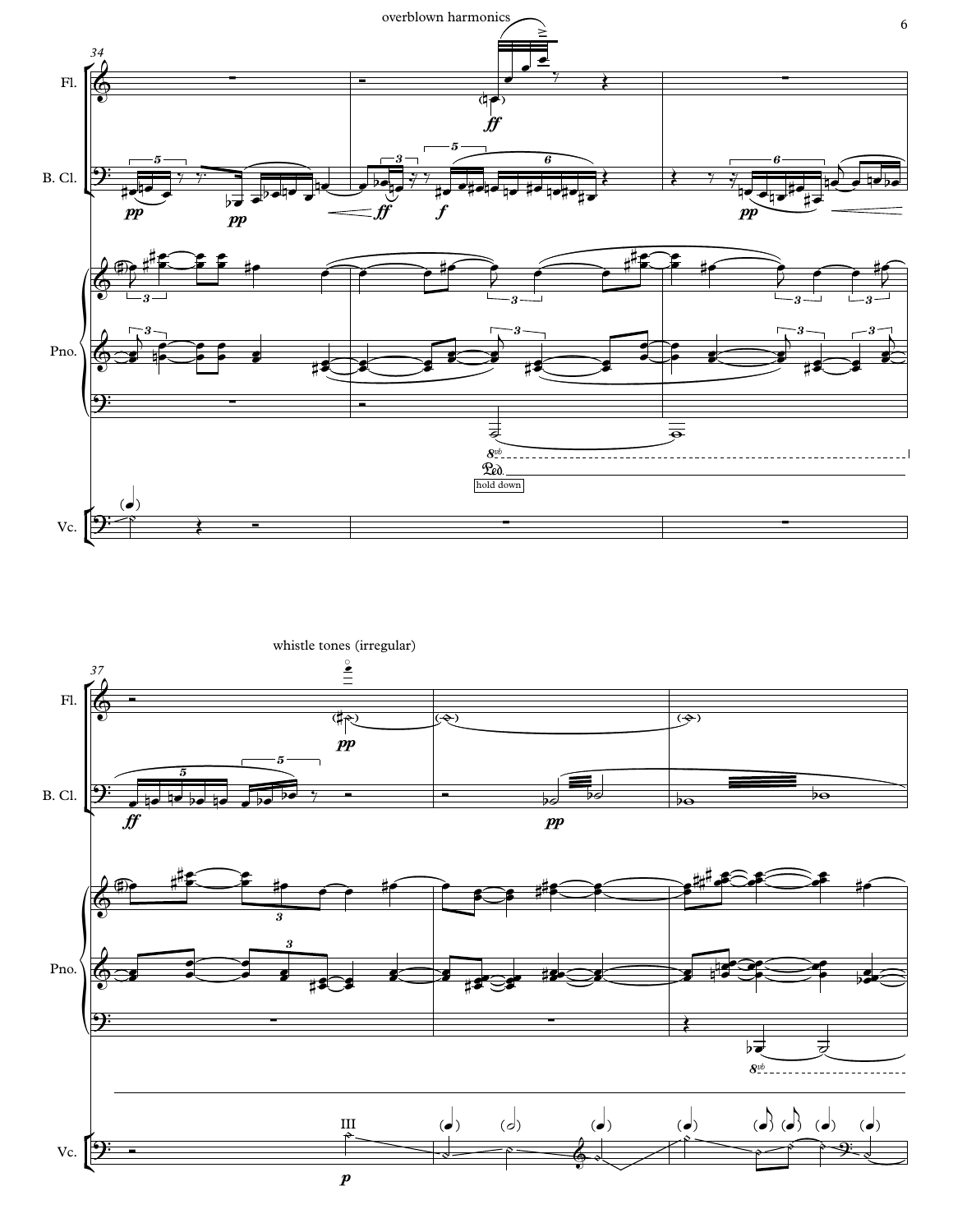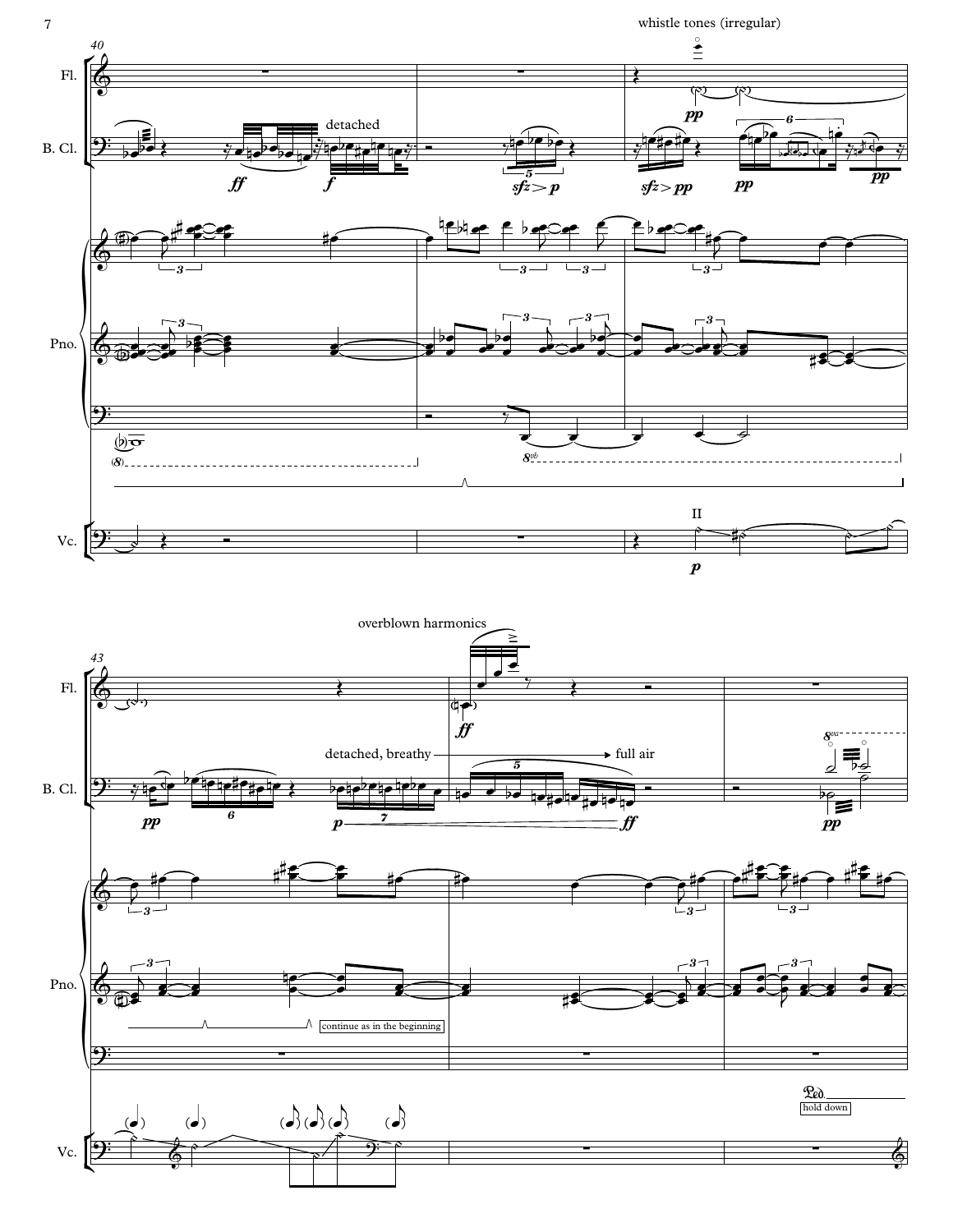

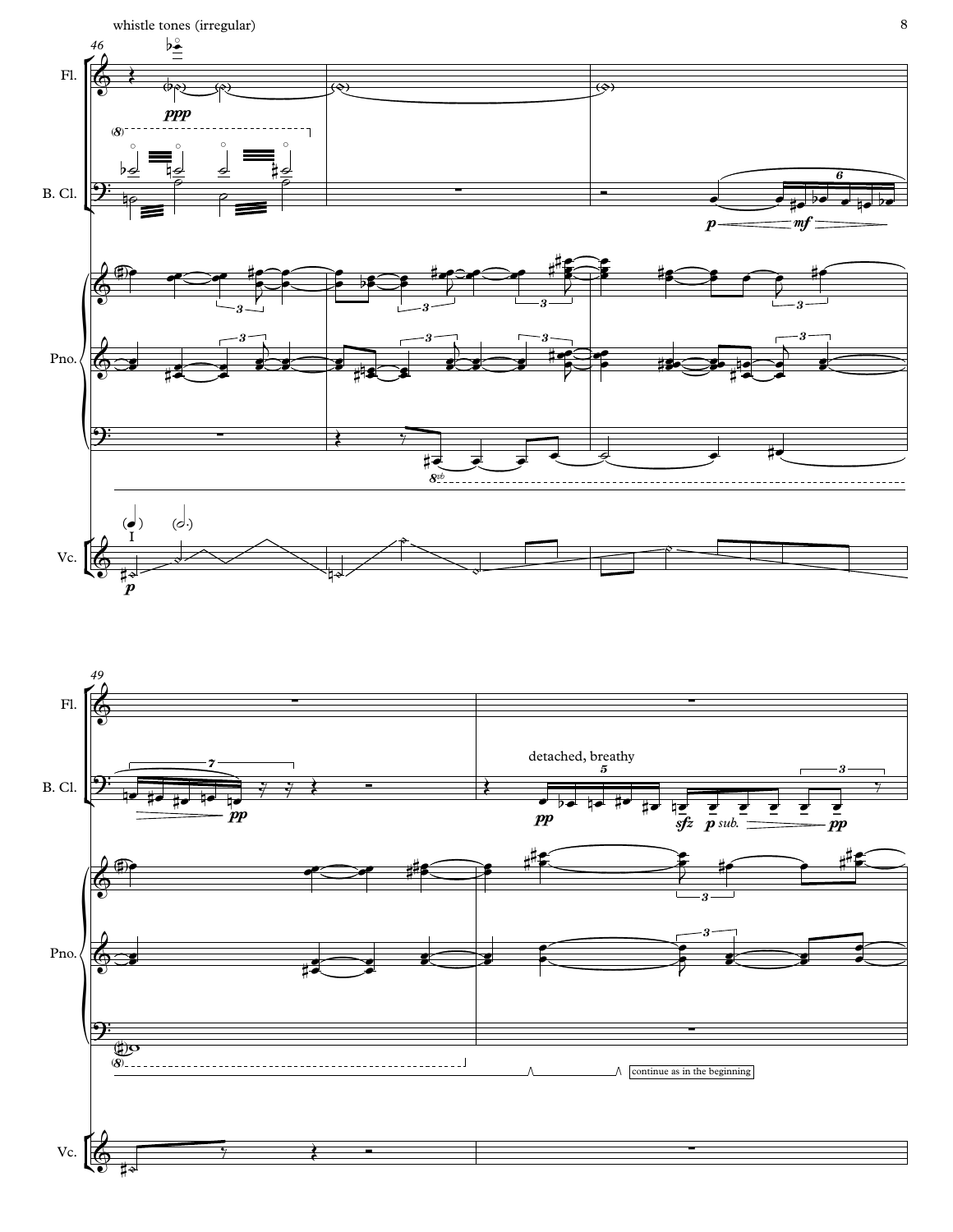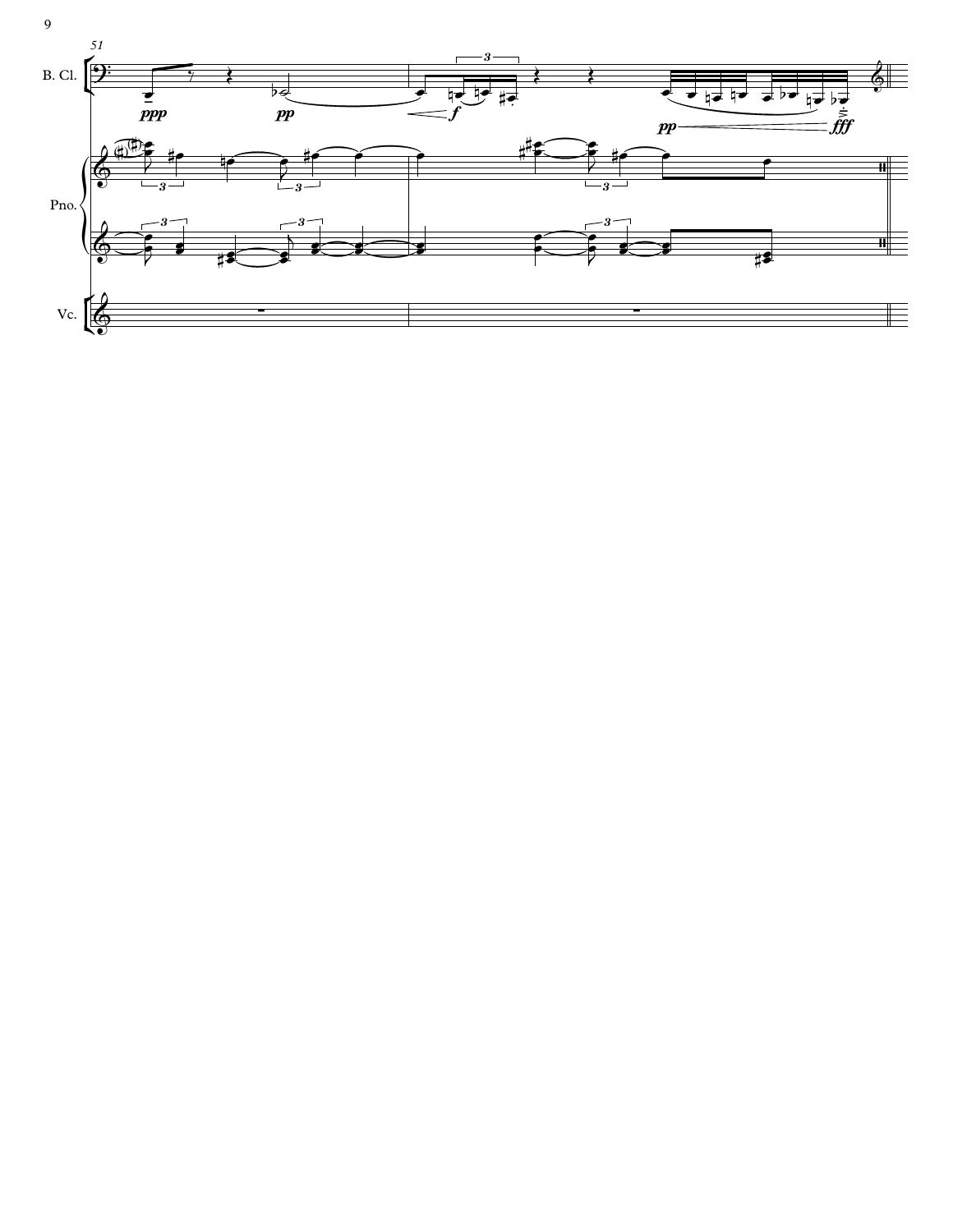## **III. Fernweh**



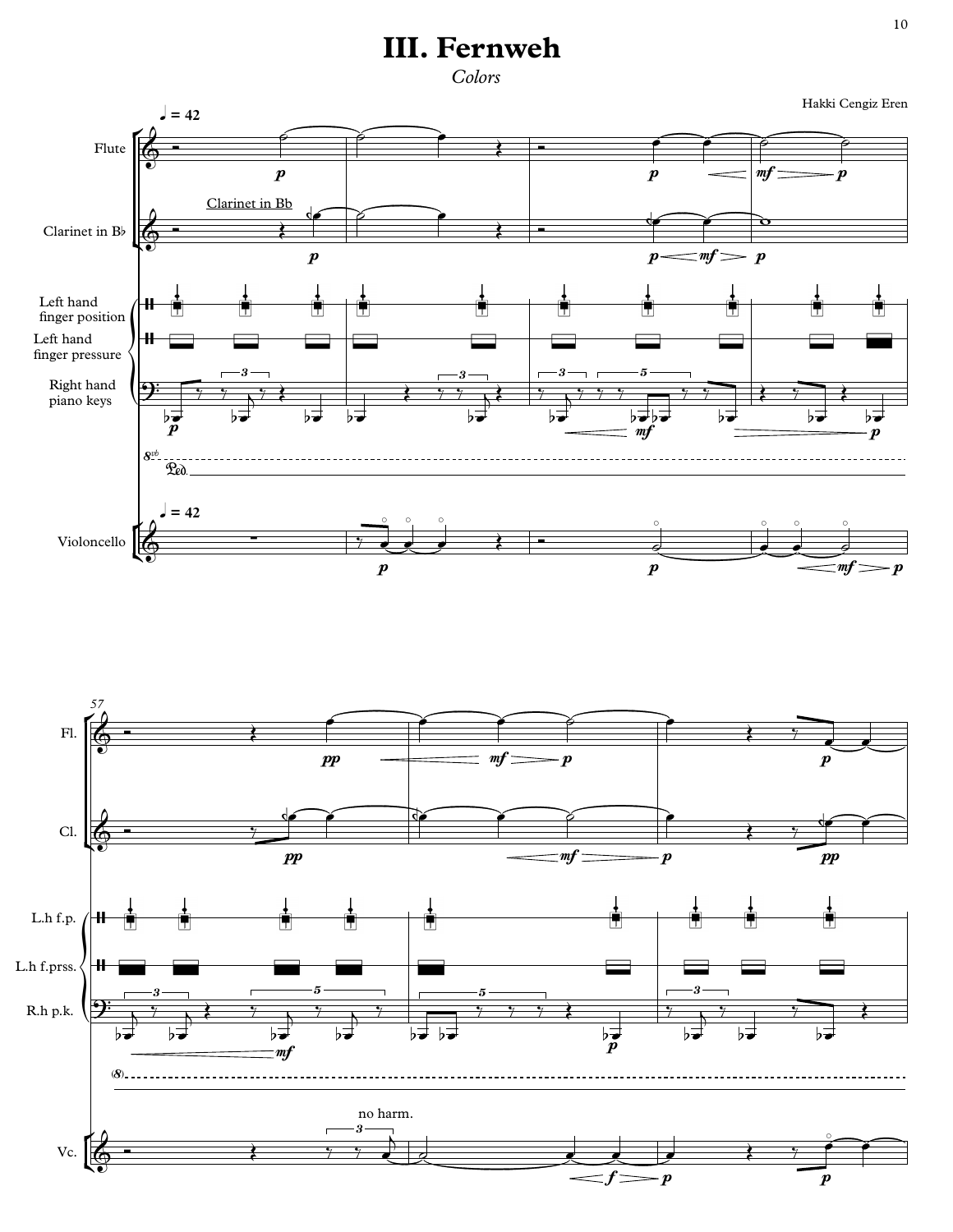



11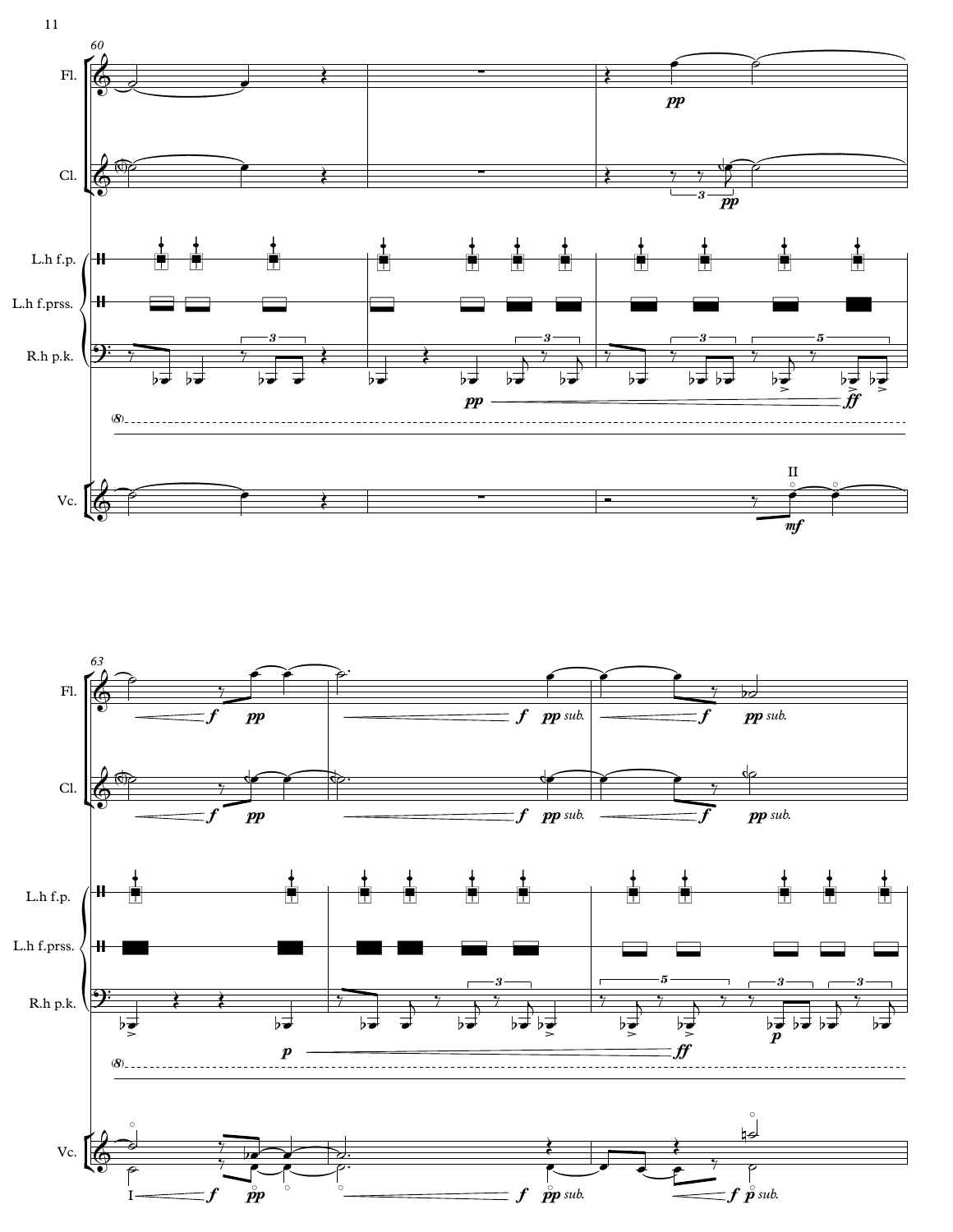